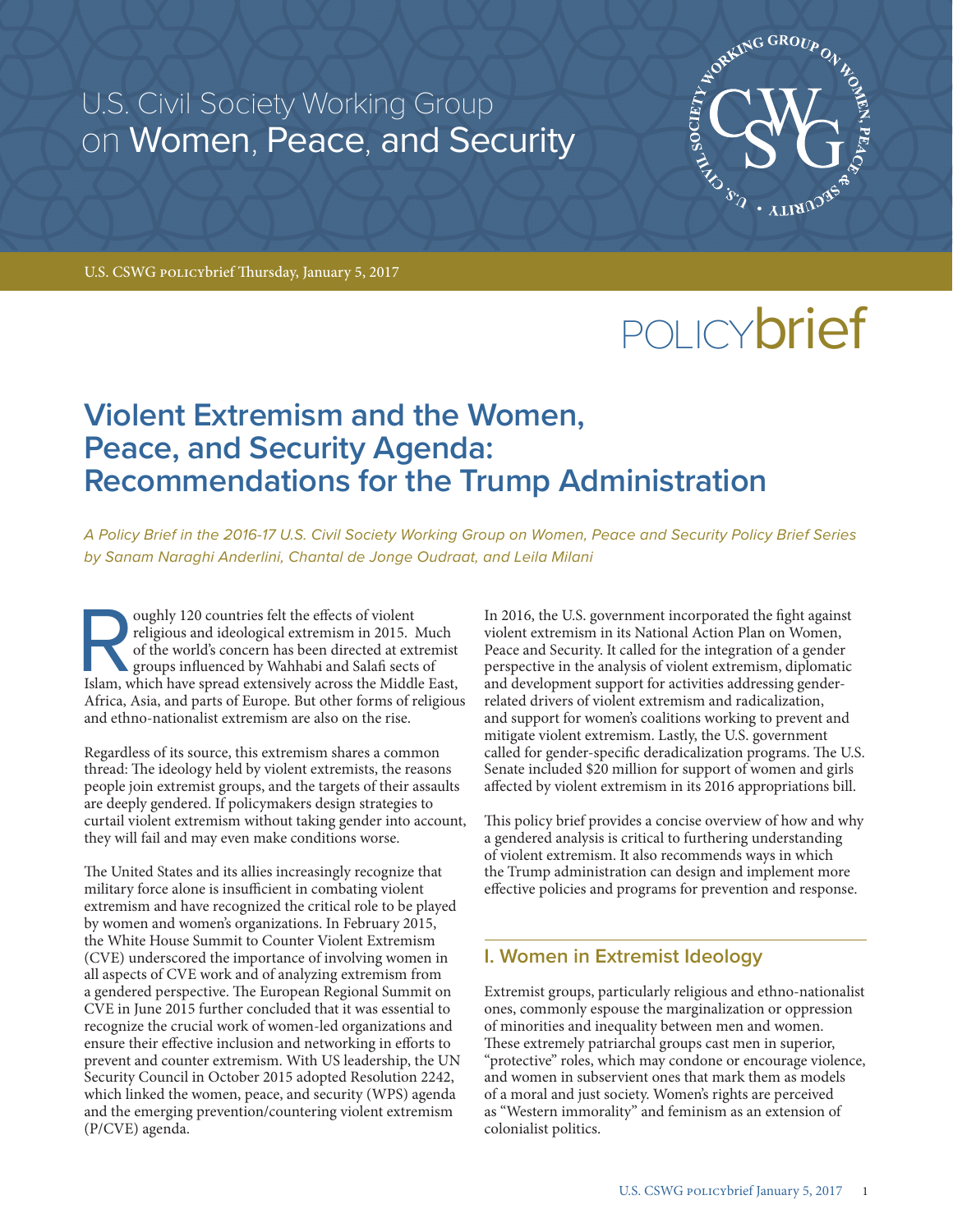Extremist groups often create legal and physical boundaries between women and men to keep them segregated, including by curtailing women's access to public spaces. These groups promulgate rigid understandings of religious texts that define what it means to be a good wife, daughter, or woman. Similarly, the rights and responsibilities of men are clearly articulated, and there is often a clear implication that women are under the protection (and by extension, ownership) of men.

Groups such as Daesh co-opt women by promising them a role in creating a new society. They allude to women's empowerment in their ideology, casting them as contributors to their cause, a means through which women can express their female Muslim identity, as mothers and wives helping to consolidate the caliphate, or as physical and spiritual defenders of the caliphate. However, this discourse is often a ruse to mask the reality of women's subservience.

In Pakistan, the subservience of women and more extremist ideologies of religion are also spread through all-female madrasahs. The curricula are designed by men with three key goals: to educate girls to be ideal mothers, train them to perform domestic chores, and ensure women preserve and transmit conservative Islamic traditions and beliefs to their offspring.

## **II. Motivations for Joining**

The majority of fighters and adherents to extremist groups are young men recruited and groomed by older men. Many men who join and support these movements have borne the brunt of decades of state corruption, poor governance, repressive regimes, and poor development policies. Although they come from different socioeconomic classes, they have witnessed or experienced rising inequality and the absence of opportunity to live dignified lives. Young men face difficulty in fulfilling their own gendered roles, such as being good providers and husbands. They may lack the skills or education needed to compete in a competitive and often service-oriented work place. Others may be well educated but lack opportunity due to elite control of positions and resources. Increasingly, young men also see themselves as being in competition with often better educated women for scarce jobs.

However, in recent years, an increasing number of women are also joining. Extremist groups offer men and women a sense of belonging and a cause to which they can devote their energies. These groups also promise retribution for those who may have experienced violence at the hands of the state or foreign powers.

That women are attracted to ideological armed movements is nothing new. But in the case of Daesh, for example, many women—especially the younger second-generation minorities from Europe—are promised status and a role in furthering a cause. They are often co-opted and coerced using online sexual grooming techniques alongside messages of empowerment and respect. Older women often become

affiliated by virtue of the economic and security benefits that their sons or husbands accrue. In Nigerian communities affected by Boko Haram, improved income and livelihoods were an early attraction to join. In Pakistan, a self-proclaimed sheikh used the radio to cultivate a following, particularly among mothers. For many, the extremist groups are the first to voice concern about issues that affect women most, from local injustices to personal health concerns.

## **III. Women as Targets and Pawns**

In many places, extremist groups target women human rights defenders or other civil rights actors because they challenge and question extremist ideologies and espouse an alternative vision and set of values that are typically more inclusive and rooted in equal rights and pluralism. The Arab revolutions revealed the depth and breadth of extremist aims. Although women were prominent as protesters and activists in the Arab uprisings, the political transitions that followed ushered in highly organized campaigns that were intolerant towards women. In recent years in Libya, twelve women democracy activists have been assassinated. In Somalia in 2015 alone, fifteen women were executed.

Women are often blamed for the violent physical attacks they endure—for the way they dress, the places they frequent, their mannerisms, or the fact that they are alone when attacked. Mainstream and social media platforms are powerful tools that fringe actors use to convey such views. The mainstream discourse that condones violence against women who have "dishonored" or transgressed limiting social norms translates into the domestic sphere, so that violence as a means of controlling sisters, wives, and daughters is tolerated, even where laws forbid it.

Extremist groups also use women as pawns in politics and propaganda. In Algeria, political party quotas for women were introduced as "window dressing" to gain favor with the middle class and the West. In many instances, participation in democratic processes, particularly elections, is used to legitimate regressive legislation and claim popular backing for it. The suspension of equal rights legislation and the introduction of discriminatory laws are both means and ends for such groups. The issues vary across regions, but the impetus to control women's bodies and legal personas is shared.

## **IV. Women's Movements at the Frontlines**

Because the coercion and co-option of women is so integral to many extremist groups, women are often the first to see, hear, and experience the ascendancy of these groups. For the past three decades, women's movements around the globe have been raising alarm bells against the specter of extremism. They have also been fighting back and developing innovative solutions to preserve the space for equal rights, pluralism, and peace.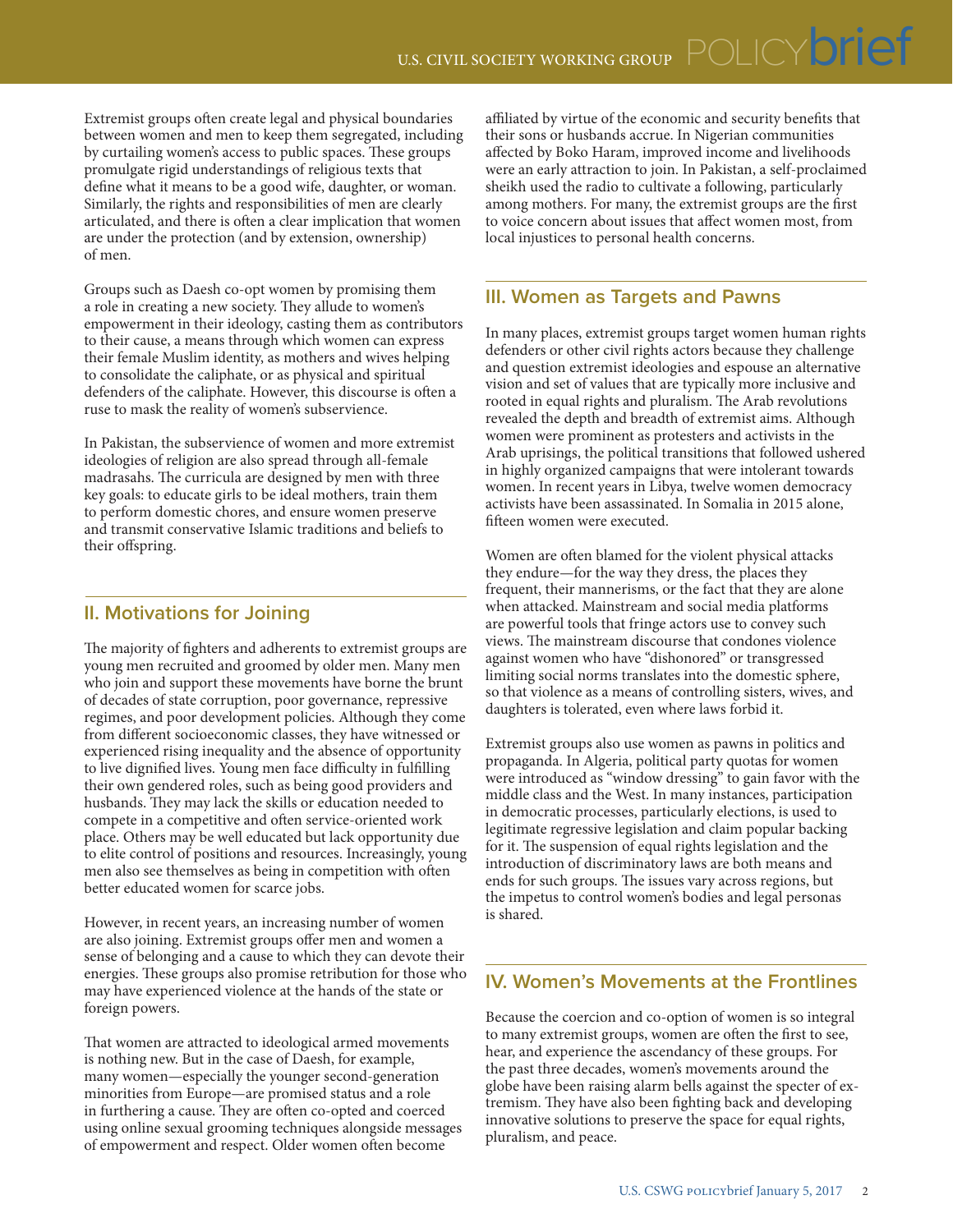Across countries affected by extremism, women-led organizations are actively engaged in critical strategic areas. They are often involved in efforts to deradicalize and demobilize extremist youth; promote peace and pluralism by providing alternative community activities for youth and other members of the community to express their grievances and envisage a productive and constructive future; broaden the space for women's political participation and influence in national and international decision-making institutions; and lead efforts to highlight and address violence against women and girls.

## **V. The Challenges Women Face**

Despite the ambitious work they take on in many spheres, women's movements face immense challenges. Not only do they encounter direct threats to their own lives and families, they are often persecuted by states and nonstate actors for daring to raise uncomfortable truths about injustice and corruption and for articulating alternative visions for their societies.

The emergence of the P/CVE agenda is creating new difficulties. Many states, including those allied with the United States, are using the threat of extremism to shut down moderate dissenting voices and spaces. Instead of protecting and nurturing spaces for dialogue, governments increasingly are repressing civil society. Women are caught between the proverbial rock and a hard place. Women leaders committed to peace and social justice are typically most active in civil society. Yet they are under pressure to conform to state policies or fall silent for fear of retribution from extremist groups. Many governments seek to instrumentalize women, especially as mothers. But governments have less appetite for listening to the solutions that women's organizations have developed or their critique of state policies that contribute to rising extremism.

Additionally, rhetorical support of policy documents and plans in support of women, peace, and security is rarely matched by support in funding and political leverage. As a result, women's organizations continue to be absent from decision-making and remain resource constrained.

Governments that want women involved in countering violent extremism must recognize that women's organizations have consciously and very strategically engaged in the P/CVE arena for decades, long before they gained international attention. Instead of silencing and marginalizing women, states should recognize the value they bring to efforts to solve peace and security challenges.

To support women's efforts to combat extremism at local, national, and global levels, the International Civil Society Action Network (ICAN) launched the Global Solutions Exchange (GSX) in September 2016. The GSX will provide civil society organizations and governments the opportunity to come together and exchange best practices and lessons learned in addressing extremism and promoting alternatives.

## **VI. Recommendations**

As the new U.S. government develops policies and programs to deal with the threat of violent extremism, we offer recommendations for strengthening the conceptual, political, programmatic, and budgetary efforts to combat violent extremism.

#### *First, Conceptual:*

- Recognize that extremism is in large part fueled and supported by grievances that can be attributed to the failure of states to prevent corruption and to ensure development, economic prosperity, and democratization. Make democratization, transparency, accountability, good governance, and gender equality prerequisites for cooperation with states that are partnering to combat extremism and seek the input of women-led organizations.
- Integrate gendered analysis into U.S. government research and documentation related to efforts to prevent and counter extremism.

#### *Second, Political***:**

- Ensure that states, particularly U.S. allies, do not undermine international guarantees for women's rights and women peace and human rights defenders. Publicly and privately press governments—especially those receiving security and development assistance—to live up to their international obligations and to avoid sacrificing human rights in the name of security.
- Support and participate in the new Global Solution Exchange (GSX) to hear directly from women-led organizations and heed their advice regarding the impact of CVE policies and programs;

#### *Third, Programmatic:*

- Ensure women's organizations are involved in the design phase of any programming, and recognize and credit their expertise, knowledge, and commitment. Support the scaling up (or scaling across) of projects implemented at the local level by women's organizations whose programmatic interventions and innovations are deemed to be models of good practice.
- Ensure that protection of civilians, community policing, and understanding of the differential experiences and security needs of men and women are central to all training provided to security and law enforcement forces, especially where the United States is providing such assistance to allies.
- Monitor and evaluate US security assistance by seeking the input of women-led organizations active in affected countries and communities.

#### *Fourth, Budgetary:*

- Ensure multiyear funding for programs focused on the intersection of the P/CVE and WPS agendas, recognizing that problems of this magnitude cannot be resolved in the short term.
- Ensure timely funding is available to grassroots and national organizations working on deradicalization, promoting alternatives, ensuring women's political and social participation, and addressing and preventing violence against women.